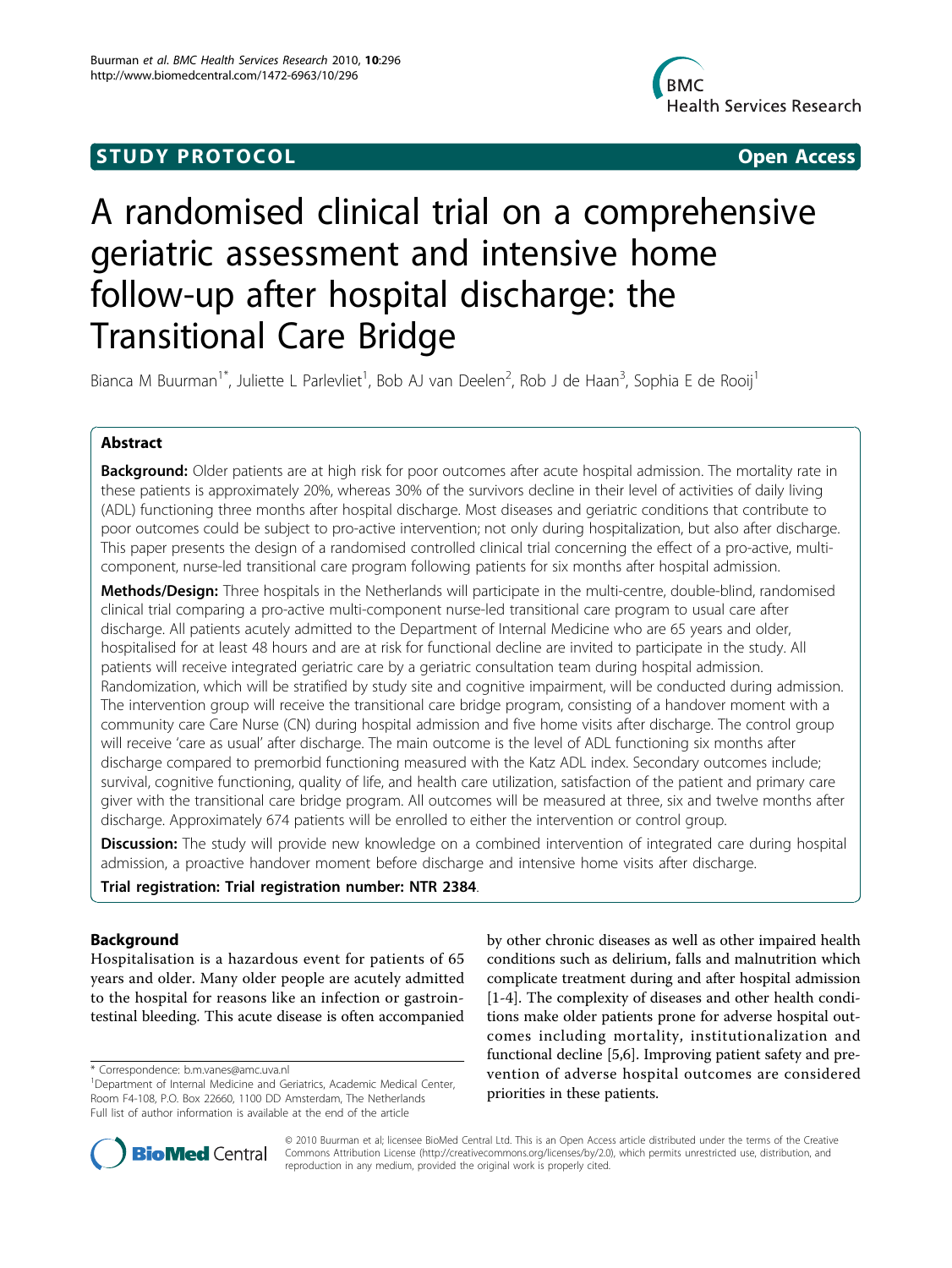Functional decline is defined as a deterioration of one or more activities of daily living (ADL) after discharge compared to premorbid ADL functioning, and has become an increasingly important focus of care during and after hospital admission as it is experienced by 15-50% of acutely hospitalized patients [[7-9](#page-7-0)]. Decline in ADL function frequently precedes acute hospital admission [\[10](#page-7-0)] and once ADL function is lost, it is difficult to recover [\[11\]](#page-7-0).

Several approaches to prevent functional decline have been studied. The effect of comprehensive geriatric assessment (CGA), an intervention consisting of screening on the risk for adverse outcomes, a diagnostic assessment on the presence of geriatric conditions and tailor-made interventions provided by a multidisciplinary team has most often been studied, showing mixed results. Studies conducted on specialised geriatric units have demonstrated the effectiveness of the CGA approach [\[12\]](#page-7-0). However, in studies on inpatient geriatric consultation services where a multidisciplinary team visits patients on different units, effects differ [[13](#page-7-0)]. Main components of successful studies were targeting interventions to patients at risk for adverse outcomes and following patients after discharge.

Other approaches often studied are 1) intensive discharge planning and home follow-up after discharge [[14](#page-7-0),[15\]](#page-7-0) and 2) transitional care [[16\]](#page-7-0). These approaches demonstrated to be effective to prevent rehospitalisation and length of hospital stay. Most of these studies did not focus on functional outcomes. Studies combining CGA and intensive follow up after discharge are still scarce.

All patients that are included in the present study will receive CGA during their hospital stay. The aim of the present study is to investigate whether a transitional care bridge program following discharge leads to a preservation of physical functioning. The current paper describes the methods that will be used in conducting the study.

# Methods

# Design and setting

Three hospitals in the Netherlands will participate in this multicentre, double-blind, randomised clinical trial (RCT): the Academic Medical Center in Amsterdam (AMC), a 1024-bed university teaching hospital, the Onze Lieve Vrouwe Gasthuis in Amsterdam (OLVG), a 555-bed teaching hospital and the Flevo Hospital in Almere, a 386-bed regional teaching hospital. The transition from hospital to home and home follow-up will be provided by registered nurses affiliated with three home care organisations connected to the hospitals; Cordaan Home Care, Buurtzorg Nederland and Zorggroep Almere. The study is scheduled to start June 1, 2010 and will end after the last patient has been followed up for six months. We expect the study to end May 31, 2013.

# Participants

All patients of 65 years and over acutely admitted to the department of internal medicine of the three participating hospitals and hospitalised for at least 48 hours are invited to participate. These patients are screened for the risk for functional decline using the Identification of Seniors at Risk-Hospitalized Patient (ISAR-HP, table [1](#page-2-0), in review). Patients with a score of two or more on this screening instrument are at high risk for functional decline and eligible for inclusion.

Patients are excluded if they are 1) terminally ill, 2) do not give informed consent 3) transferred to Intensive Care, Coronary Care Unit or to another ward within 48 hours after hospital admission, 4) came from another department or another hospital 5) not fluent in the Dutch languages or 5) came from a nursing home. Patients presenting with cognitive impairment may participate in the study.

# Approvals

The study was approved by the AMC's Medical Ethics Committee which forms part of the University of Amsterdam in the Netherlands (protocol ID MEC10/ 082). Participants will provide written informed consent prior to enrolment. In case of cognitive impairment written informed consent will be obtained by the patients' primary care giver. Recruitment procedures will be conducted in accordance with the Dutch Medical Research Involving Human Subjects Act and the WMA Declaration of Helsinki.

# Randomisation and blinding

After obtaining informed consent and baseline assessments, patients will be randomised into the intervention or control group (figure [1\)](#page-2-0). The randomisation procedure will be website-based, using permuted blocks and stratified by study centre and level of cognitive functioning (Mini-Mental State examination of ≥24 versus MMSE scores of <24).

The study will be double-blinded as patients will be blinded to the intervention by using a postponed informed consent procedure described by Boter et al [[17](#page-7-0)]. This informed consent procedure is chosen because we expect to introduce bias by informing all patients about the intervention of study. Patients in the control group could be unsatisfied with not being allocated to the intervention group, whereas patients in the intervention group could give better ratings to the intervention. For example, patients might score higher out of loyalty to the community care nurse that helped them. Patients in the intervention group are further informed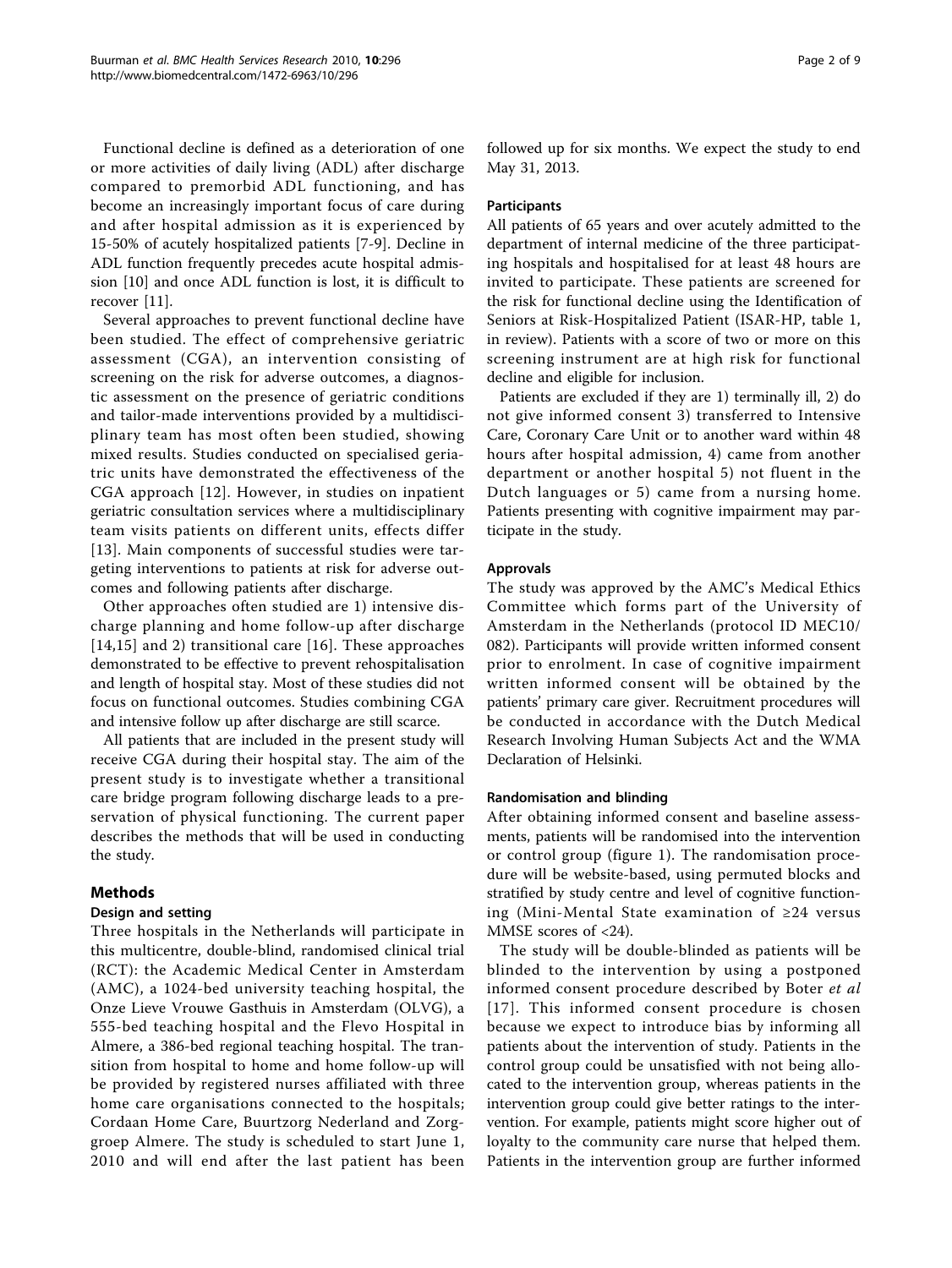# <span id="page-2-0"></span>Table 1 Scorecard: Identification of Seniors At Risk - Hospitalized Patients (ISAR-HP)

| <b>ISAR-HP</b>                                                                                                                                            |        |            |  |  |
|-----------------------------------------------------------------------------------------------------------------------------------------------------------|--------|------------|--|--|
|                                                                                                                                                           | YES NO |            |  |  |
| 1. Before hospital admission, did you need assistance for IADL (e.g., assistance in housekeeping, preparing meals, shopping, etc.) on a<br>regular basis? |        | $\bigcirc$ |  |  |
| 2. Do you use a walking device (e.g., a cane, walking frame, crutches, etc.)?                                                                             |        | - 0        |  |  |
| 3. Do you need assistance for traveling?                                                                                                                  |        | $\cap$     |  |  |
| 4. Did you pursue education after age 14?                                                                                                                 |        |            |  |  |
| Total score (circled figures)                                                                                                                             |        |            |  |  |

Total score 0 or  $1 = not$  at risk.

Total score  $\geq$  2 = patient is at risk for functional decline.

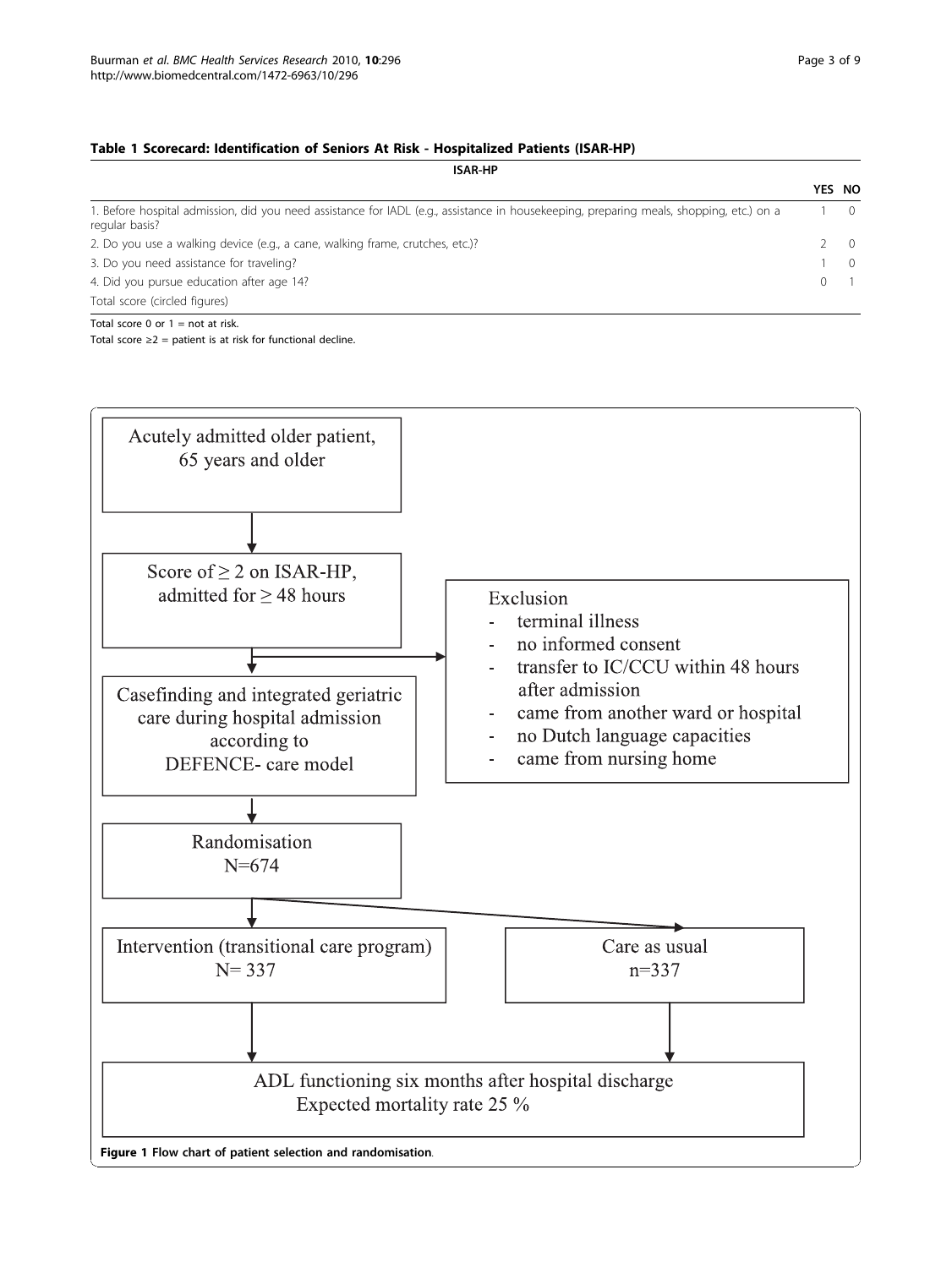about the care coordination after discharge but not about that this is the actual intervention to be studied. The control group is not informed about the intervention. After termination of the study, patients in both study groups will receive written information concerning the complete research question by means of a letter.

A research nurse blinded to the intervention will conduct all follow up assessments. The multidisciplinary teams in the hospitals and the community care nurses are not blinded to randomization.

# Hospital care provided to all patients included in the study

The geriatric consultation team in each of the hospitals will consist of a geriatrician, Clinical Nurse Specialist (CNS) in Geriatrics, Registered Nurse (RN), physiotherapist and a dietician. The RN will visit the participating wards on a daily basis (except for the weekends) to screen patients for eligibility. Patients at high risk for functional decline, as determined by the ISAR-HP, will receive a systematic comprehensive geriatric assessment initially performed by the RN (table [2](#page-4-0)). The assessment will start with screening on delirium, malnutrition, ADL functions, mobility and fall risk. In cognitive impaired patients, part of the CGA will be conducted by interviewing the primary care giver. The primary care giver will always be interviewed about burden of care givers and the amount of time spent helping the patient at home before admission.

Empowerment of patients and primary care givers is an important topic in this study. After the CGA, patients or their primary caregiver will be asked to indicate which problems should be given highest priority for treatment. Furthermore, attention will be given to patients' most important goals to be achieved during and after hospital admission. This information will be taken into account when discussing the outcome of the CGA with the geriatrician and CNS.

A team meeting with the geriatric consultation team will result in a tailor-made care- and treatment plan which will be discussed with the patient and primary care giver. If patients did not give priority to a certain problem and the geriatric consultation team considers the problem relevant to treat, the patient and primary care giver will be informed about why the team advices to have a certain condition treated and what are the treatment options. Thus, the patient and primary care giver can make a wellinformed decision about the care and treatment plan.

The care and treatment plan will be carried out during admission in accordance with the medical and nursing care at the ward where the patient is admitted. If necessary, other disciplines will be consulted, such as a pharmacist or occupational therapist.

# The intervention

# The transitional care bridge program

The overall transitional care bridge program consists of two steps; 1] the discharge procedure concerning the transition of care and 2] the continuation of the integrated care in the primary care by a community care nurse.

Step 1: The experimental discharge procedure including transition of care This step concerns the transfer of care from hospital to primary care. The care during this phase and the second phase will be provided by a community care nurse (CN). The CN is a bachelor level educated nurse with a special focus on the elderly. The CN can work in a general practice, within a home care organisation or can be affiliated to a nursing home.

The transition from hospital to home consists of the following sub-steps.

(a) A handover for the care and treatment plan is made by the geriatric consultancy team and is coordinated by the CNS as part of the integrated care plan at least two days before discharge from hospital. This plan includes the ongoing interventions and recommendations for care in the primary care setting.

(b) The transition of care-plan made by the CNS will be offered to the primary care CN of the patient who is visiting the patient in hospital before discharge.

(c) After visiting patient in the hospital, the CN will discuss the care plan with the (substitute) General Practitioner (GP) of the patient.

(e) Guided by the care and treatment plan handed over from the hospital and depending on the needs of the patients and caregiver, additional support will be enabled by the CN (for example consisting of dietician, occupational therapist, the elderly welfare consultant, physiotherapist and/or pharmacist).

It is expected that approximately 6% of the patients leaving hospital are not discharged home but will be admitted in an intermediate care facility or rehabilitation care in a nursing home. In this subgroup a CN from the nursing home or rehabilitation centre will visit the patient in the hospital.

Step 2: Experimental continuation of care in primary care The intervention consists of the following steps and will mainly be provided by the CN after discharge.

(a) The CN visits the patient within two days after hospital discharge at home. In this first visit, special attention is paid to medication and appropriateness of care arranged during hospital admission.

(b) The second visit is two weeks after hospital discharge where the CN (re)assesses the care- and treatment plan and where needed the CN makes adaptations to the plan and discusses clarity of the medication regimen from the hospital. In this visit, social functioning,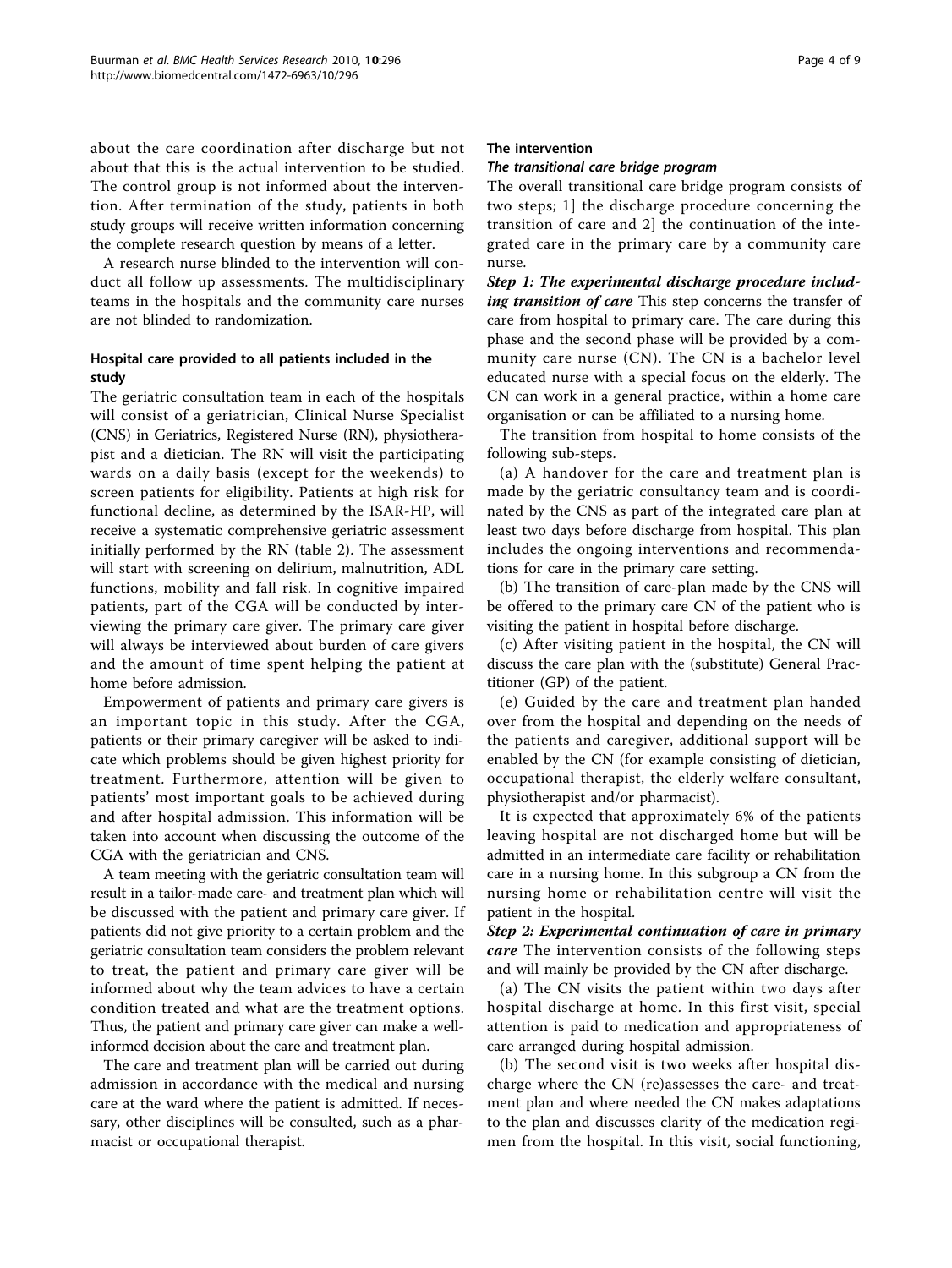| Domain                                  | Question or instrument in CGA                                                                                                                                                                                                                | Condition/<br><b>Disease</b>                                                                    |
|-----------------------------------------|----------------------------------------------------------------------------------------------------------------------------------------------------------------------------------------------------------------------------------------------|-------------------------------------------------------------------------------------------------|
| <b>SOMATIC</b>                          |                                                                                                                                                                                                                                              |                                                                                                 |
| 1. Mobility and stability               | Have you been fallen once or more in the past six months?<br>Do you experience dizziness?                                                                                                                                                    | Falls<br>Dizziness                                                                              |
|                                         | Have you ever had a fracture?                                                                                                                                                                                                                | Osteoporosis risk                                                                               |
| 2. Medication                           | Only if patients use medication<br>Do you experience difficulties or side effect with medication use?<br>Polypharmacy defined as the use or five or more different medications<br>Medication adherence with the questionnaire of Aburuz [24] | Medication safety and side effects<br>Polypharmacy<br>Medication adherence                      |
| 3. Nutrition                            | Short Nutritional Assessment Questionnaire (SNAQ) [25]<br>Was the patient dehydrated at admission?<br>Difficulties with swallowing?<br>Body mass index<br>Do you have pain in your mouth?                                                    | Malnutrition<br>Dehydration<br>Swallowing disturbance<br>Obesity or underweight<br>Oral hygiene |
| 4. Urine and fecal problems             | Do you experience urine incontinence? Do you experience fecal incontinence<br>Do you experience obstipation?<br>Do you have an indwelling urinary catheter? Did you already have this at home?                                               | Incontinence<br>Obstipation<br>Indwelling urinary catheter use                                  |
| 5. Skin                                 | Do you have pressure ulcer(s)?                                                                                                                                                                                                               | Pressure ulcer                                                                                  |
| 6. Pain                                 | Visual analogue scale for pain [26]                                                                                                                                                                                                          | Pain                                                                                            |
| 7. Allergy                              | Are you allergic?                                                                                                                                                                                                                            | Allergy                                                                                         |
| PSYCHOLOGICAL                           |                                                                                                                                                                                                                                              |                                                                                                 |
| 1. Delirium                             | Have you ever experienced a delirium?<br>Confusement Assessment Method [27]                                                                                                                                                                  | Delirium                                                                                        |
| 2. Depression                           | Geriatric depression Scale [28,29]                                                                                                                                                                                                           | Depression                                                                                      |
| 3. Cognition                            | Mini-Mental State Examination [30]                                                                                                                                                                                                           | Cognitive impairement                                                                           |
| 4. Anxiety                              | Do you feel anxious?                                                                                                                                                                                                                         | Anxiety                                                                                         |
| 5. Dependency                           | Do you smoke?                                                                                                                                                                                                                                | Alcohol, smoking and medication<br>use                                                          |
|                                         | Do you use alcohol<br>Do you use benzodiazepines?                                                                                                                                                                                            |                                                                                                 |
| <b>FUNCTIONAL</b><br>1. ADL functioning | Katz ADL index score [19]                                                                                                                                                                                                                    | ADL dependency                                                                                  |
| 2. IADL functioning                     | IADL questions of Lawton and Brody [31]                                                                                                                                                                                                      | IADL dependency                                                                                 |
| 3. mobility difficulty                  | Are you using a walking aid?                                                                                                                                                                                                                 | Mobility difficulty                                                                             |
| 4. Hearing                              | Do you experience difficulties with hearing, despite the use of a hearing aid?                                                                                                                                                               | Hearing impairment                                                                              |
| 5. Visual                               | Do you experience difficulties with your vision, despite the use of glasses?                                                                                                                                                                 | Visual impairment                                                                               |

<span id="page-4-0"></span>

| Table 2 Content of the Comprehensive Geriatric Assessment (CGA) performed at hospital admission |  |  |  |  |
|-------------------------------------------------------------------------------------------------|--|--|--|--|
|-------------------------------------------------------------------------------------------------|--|--|--|--|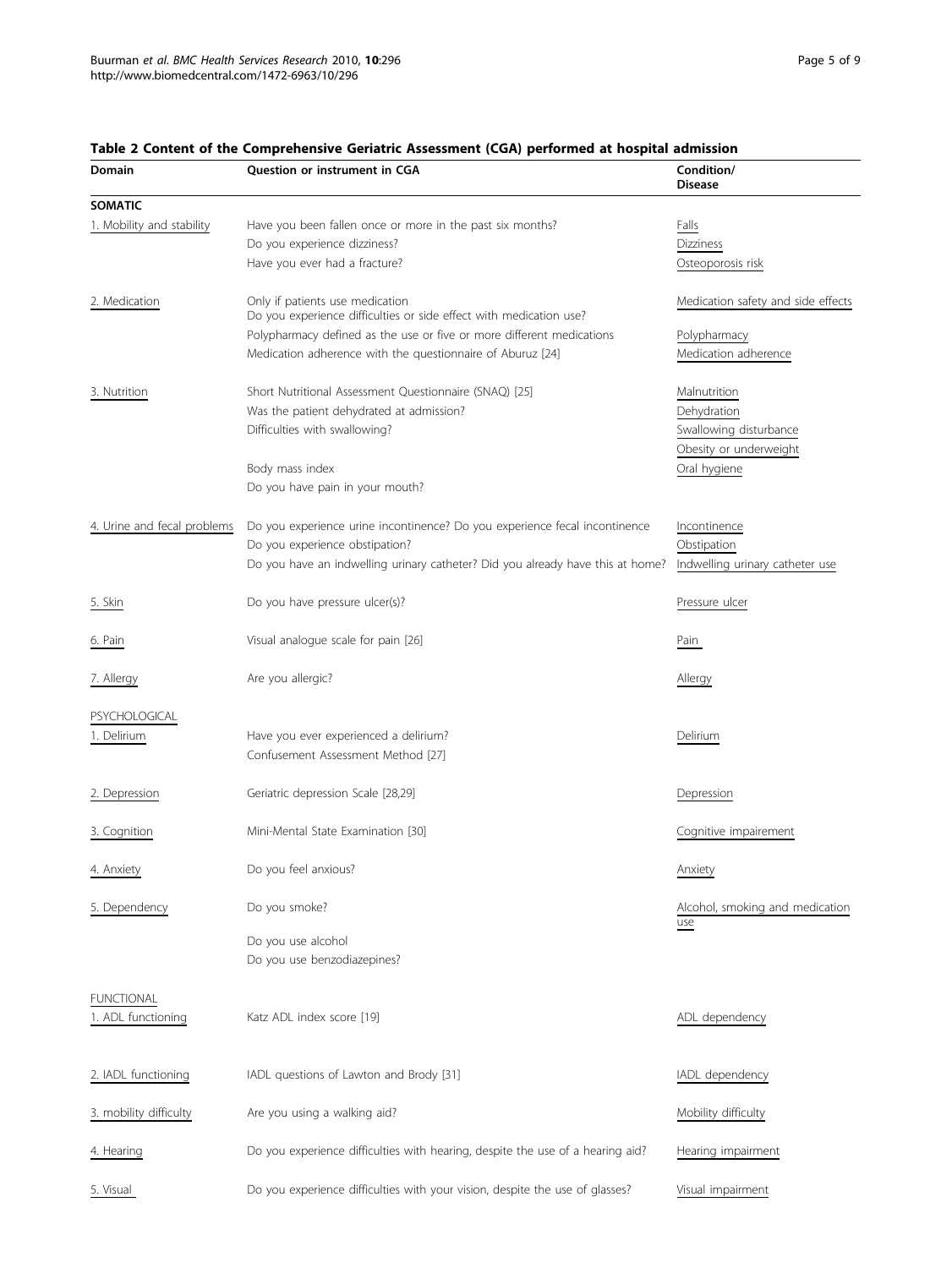| 6. Sleep                             | Do you experience problems with sleeping?<br>Do you use sleeping medication? If yes, how often? | Sleeping disorder              |
|--------------------------------------|-------------------------------------------------------------------------------------------------|--------------------------------|
| SOCIAL<br>1. Loneliness              | De Jong Gierveld-guestionnaire [32]                                                             | Loneliness                     |
| 2. Burden of care giver              | Care giver extension of the Minimal Data set                                                    | Burden of care giver           |
| 3. Health related quality of<br>life | EQ-6 D [22]                                                                                     | Health related quality of life |

#### Table 2: Content of the Comprehensive Geriatric Assessment (CGA) performed at hospital admission (Continued)

The questions or instruments are a starting point for further diagnostics or treatment; if necessary a more intensive screening will be conducted by the multidisciplinary team.

participation and existing care needs will be discussed with the patient.

(c) The CN will ensure continuation at home of the interventions started in the hospital. When necessary, the CN also coordinates indications for new interventions.

(d) The CN maintain contacts with other practitioners (e.g. occupational therapy, dieticians, pharmacists, physiotherapy, elderly welfare consultant etc.) in consultation with the general physician.

(e) The CN identifies new care/treatment needs (e.g. imminent (re) admission to hospital) in consultation with the GP

(f) The CN as transition coach also promotes the empowerment of patients and carers by including the provision of psycho-education on the identified geriatric conditions and providing ancillary services such as leisure, day treatment and care [[18](#page-7-0)].

For patients discharged to a nursing home or rehabilitation centre, the same steps will be conducted but the CN visit the patients in these settings and contacts the Nursing Home Physician (NHP) for consultation

After 2, 6, 12 and 24 weeks, the CN visits the patients and evaluates the care- and treatment plan, the impact and the (intended) results. The results are discussed in regular meetings of the primary care geriatric consultancy team. This team consist of the GP (or NHP) and the CN, and depending on patients care needs it is complemented with a consultant pharmacist, a primary care physiotherapist, occupational therapist, elderly welfare consultant, dietician and/or a social worker. An in-hospital consultant (geriatrician) is appointed at hospital discharge that can also easily be consulted by the CN, GP or NHP.

The GP or the NHP remains the final responsible director for the medical care of the patient.

# Control group

Patients allocated to the control group will receive 'care as usual' after discharge. This consists of a discharge home after admission. The medical resident of the hospital will send a discharge letter to the GP of the patient that most often is received two weeks after discharge. Additional care can be arranged with a home care organisation and consists of help in conducting ADL. Most patients are followed up six weeks after discharge at the outpatient department. The consult mainly consists of laboratory testing and focuses on the disease (s) patients were discharged with.

#### Evidence based care and uniformity of care provided

The currently applied interventions in the integrated care plan are all evidence based or based on current best practice in the hospital and in the community. For the purpose of the present study an evidence based toolkit has been constructed which describes the present state-ofthe-art in care and treatment of the geriatric conditions. All geriatric conditions in this toolkit are worked out in the same structure: goal to achieve with a certain condition, the theoretical background (prevalence, risk factors), screening in the hospital and community care (which question or validated instrument can be applied), action plan, further diagnostics and how to apply these, evidence based interventions (including when to consult other disciplines) and financing care.

The toolkit will be used to create uniformity in screening, diagnostics and interventions and is the basic for the tailor-made care plan (available at [http://www.](http://www.defencestudy.nl) [defencestudy.nl](http://www.defencestudy.nl)) [in Dutch].

# Efforts to decrease the burden for very ill patients and cognitive impaired patients

Attrition of frail older persons is a problem frequently met in trials conducted in this patient population [\[7](#page-7-0)]. In this randomised clinical trial, we have made efforts to decrease all possible burden for these frail patients in order to make it possible to include this group and to minimize drop-outs.

At admission, the inclusion procedure for very ill patients and cognitive impaired patients is limited. This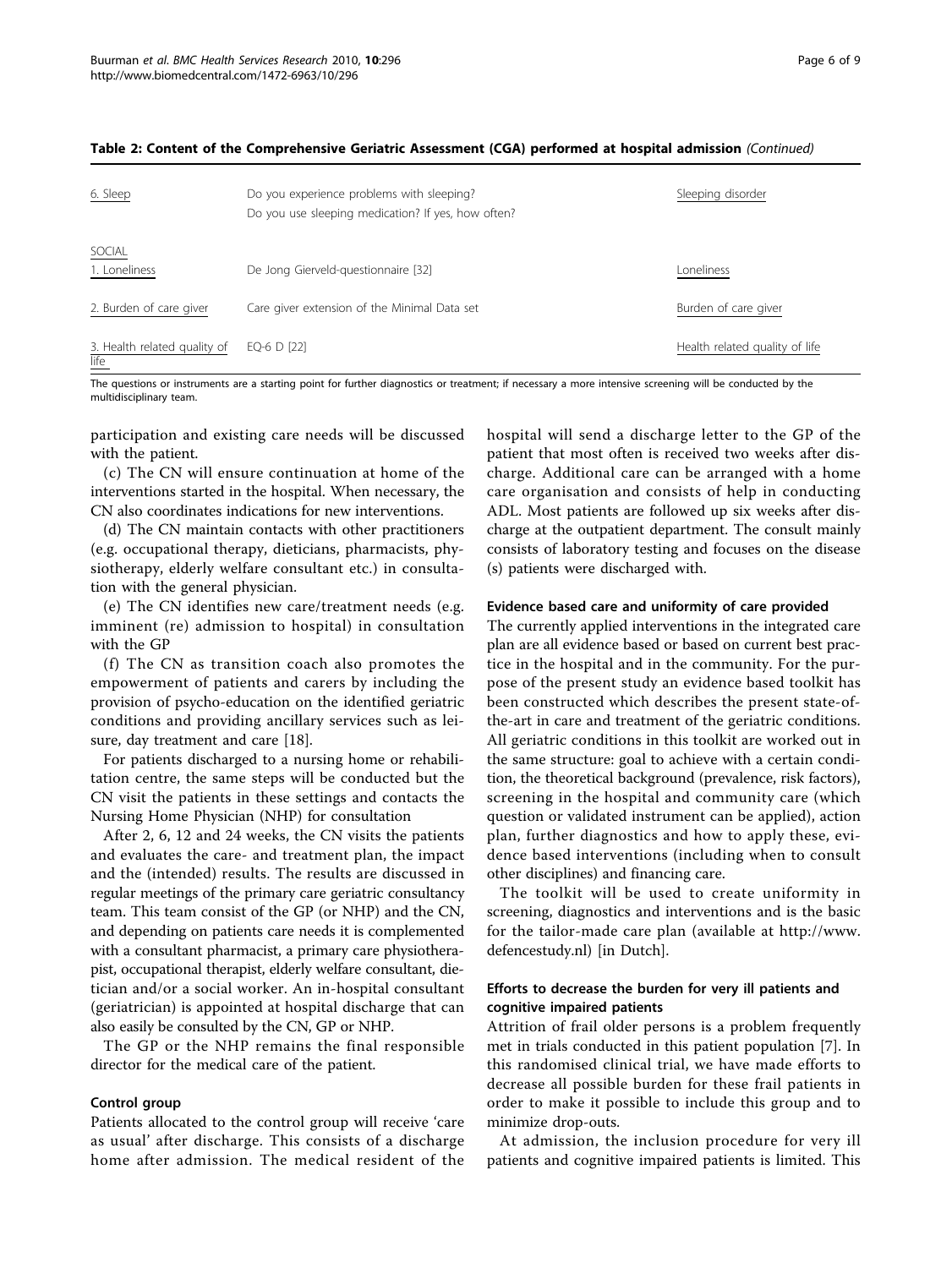short assessment consists of screening on five geriatric conditions: delirium, malnutrition, activities of daily living functioning, mobility and fall risk. This assessment is chosen because these geriatric conditions contribute most to adverse outcomes can be easily observed or screened and are most prone to early intervention. If patients are not able to answer question, the primary care giver will be interviewed.

To build a strong and trusting relationship between the CN and the patient and family, the starting point of the intervention will be during hospital admission by visiting patients during hospital admission. That way the CN is a person more familiar to the patient and primary care giver and they both know that the CN is informed about the care provided in the hospital.

After discharge, all patients in the intervention group will be visited in their own home to minimize the burden of the visits.

# **Outcomes**

## Primary outcome

The primary outcome measure is the level of ADL functioning six months after discharge from the hospital compared to premorbid functioning two weeks prior to hospital admission. The level of ADL functioning will be measured with the Katz ADL index score [\[19](#page-7-0)]. The Katz ADL index score consists of 6 items, with score range from 0 to 6, with a higher score indicating more impairment in ADL. At both time points, the questionnaire will be filled in by the same person (patient or proxy, depending on cognitive impairment)

# Secondary outcomes

Secondary outcomes will be measured at baseline, three months, six months and one year after discharge from hospital by a research nurse who was blinded to the nature of the transitional care program. Secondary outcomes include:

(1) Mortality

(2) ADL functioning, as measured with the ALDS, a validated, Item Response Theory-based generic and validated continuous scale with a score range between 0 and 100, with a lower score expressing more impairment in daily functioning [[20](#page-7-0)]

(3) Cognitive functioning and health-related quality of life (IQCODE-SF [\[21\]](#page-7-0) and EQ-6 D [[22\]](#page-7-0))

(4) Experiences with providing care by primary care givers and burden of primary care givers (with the primary care giver extension of the minimal dataset)

(5) Satisfaction of patients and primary care givers with the care provided

(6) Health care utilization (economic extension of the Minimal Dataset with care issues such as institutionalization, rehospitalisation and/or visits to the emergency department of the hospital, amount of care provided by professional care and primary care giver).

# Process evaluation

In addition to the primary and secondary outcomes additional (semi-) qualitative data will be collected that will give an insight in the feasibility of the transitional care bridge intervention at the professional and AMC geriatric network level. Qualitative data will be analyzed in relation to primary care and hospital derived factors that the future implementation of the care (might) impede or promote.

# Sample size calculation

In determining the appropriate group size in order to demonstrate a significant intervention effect on the primary endpoint, we used Cohen's effect size  $d$  to determine the difference between the patients' KATZ ADL index scores on the before and after measurement and divided by the SD of the difference scores of the control group as a benchmark for assessing the relative magnitude of ALDS score differences between both strategies. Although an effect size of 0.25 can be defined as small, such a difference in Katz ADL scores may be clinically important.

We have demonstrated that with a total of 506 patients (253 patients per treatment arm) we are able to statistically detect (power 80%, two-sided alpha of 5%) a minimal effect size on the Katz ADL index score. To allow for attrition due to mortality, which is expected to be 25% six months after admission, a total of 674 patients will be included in the trial.

## Data analysis

Statistical analyses will be based on an intention-to-treat principle. Baseline assessments and outcome parameters will be summarized using simple descriptive statistics. The main analysis focuses on a comparison between the trial intervention and control group of the primary outcome, the Katz ADL index score. The same approach will be used with regard to the secondary outcome parameters, including survival rates. Survival data will be additionally analyzed using Kaplan-Meier survival curves and the log-rank test.

We will perform a predefined subgroup analysis for discharge destination (patients discharged to home versus nursing home). In all analyses statistical uncertainties will be quantified via corresponding 95% confidence intervals. Separate subgroup analysis will also be conducted on patients at intermediate (ISAR-HP score of two or three) and high risk for functional decline (ISAR-HP score of four or five). Finally, process outcome data will be analyzed qualitatively within the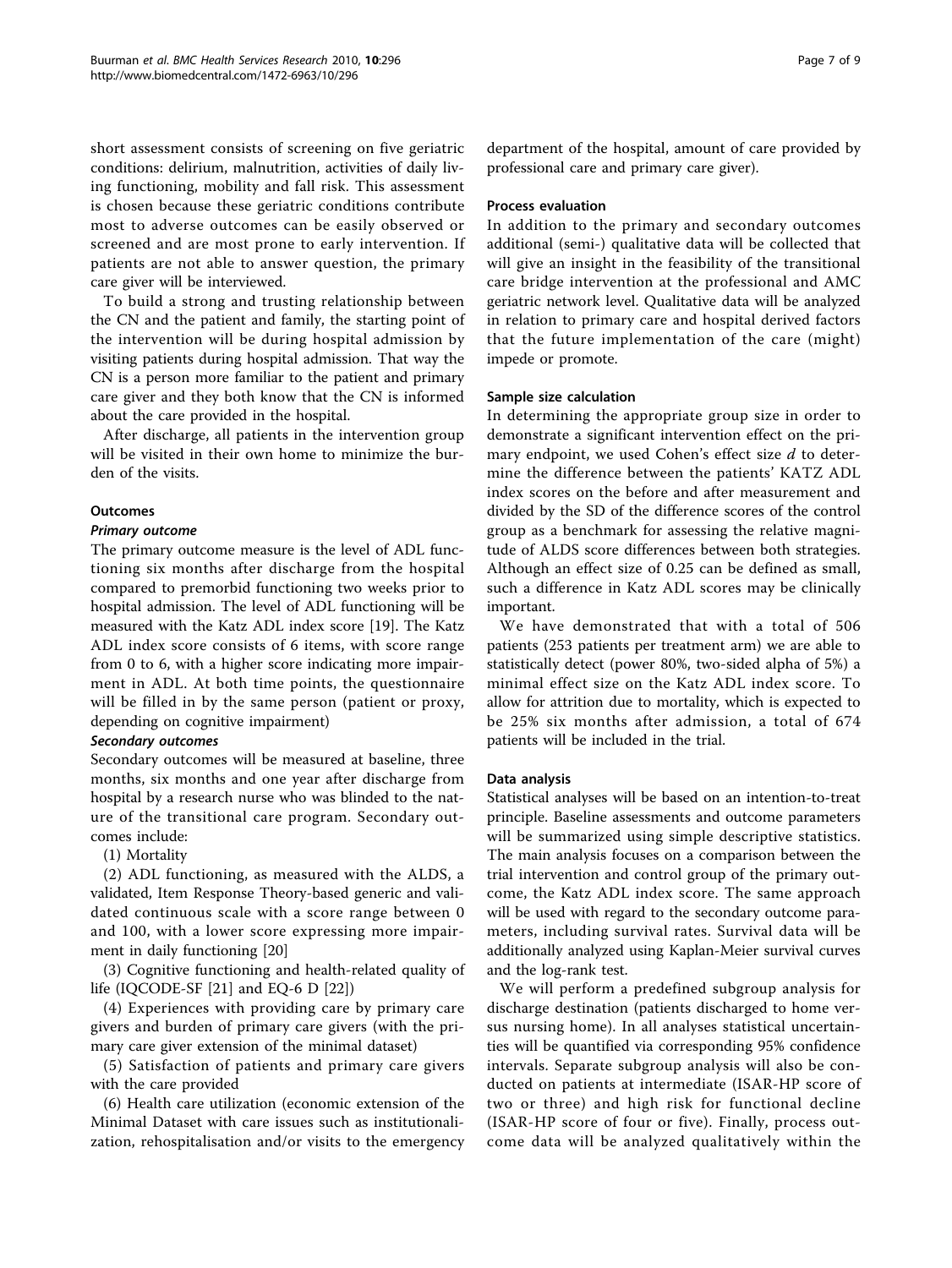<span id="page-7-0"></span>theoretical framework of the adaptive implementation model [23].

# **Discussion**

With an ageing population in many countries and increasing life expectancy, there is an urgent need to improve outcomes of hospital admission. Preservation of decline in ADL functions and preventing institutionalization have become a more important focus of care, rather than only minimizing mortality rates. Several approaches to improve hospital outcomes have been studied focusing on comprehensive geriatric assessment and intensive home follow up after discharge. The present RCT combines these approaches to provide optimal care during hospital admission and to improve ADL functioning after discharge.

The study is conducted as part of the National Care for the Elderly program in which special emphasis is given to regional geriatric care networks. The current study will provide information on the feasibility of the intervention, collaboration between hospitals and primary care as well as on structural funding of care.

# Funding

This study is funded by a grant from by the Netherlands Organization for Health Research and Development (Zon MW), National Care for the Elderly program, grant number 311020201.

#### Abbreviations

(ADL): activities of daily living; (ALDS): AMC linear disability scale; (ISAR-HP): Identification of Seniors at Risk-Hospitalized Patient; (CGA): comprehensive geriatric assessment; (CN): community care nurse; (CNS): clinical nurse specialist in geriatrics; (DEFENCE): Develop strategies Enabling Frail Elders New Complications to Evade; (EQ-6D) Six-Dimensional EuroQol instrument; (ES): effect size; (GEM): Geriatric Evaluation and Management units; (GP): general practitioner; (IADL): Instrumental Activities of Daily living; (IQCODE): informant questionnaire on cognitive decline in the elderly; (MMSE): Minimal Mental State Examination; (RCT): randomised clinical trial; (RN): registered nurse; (NHP): nursing home physician; (SD): standard deviation.

#### Author details

<sup>1</sup>Department of Internal Medicine and Geriatrics, Academic Medical Center, Room F4-108, P.O. Box 22660, 1100 DD Amsterdam, The Netherlands. <sup>2</sup>Department of Internal Medicine, Flevo Hospital, Hospitaalweg 1, 1315 RA Almere, The Netherlands. <sup>3</sup>Clinical Research Unit, Academic Medical Center, P.O. Box 22660, 1100 DD Amsterdam, The Netherlands.

#### Authors' contributions

BB drafted the manuscript and wrote the protocol for the Medical Ethics Committee. SR drafted the research proposal. JP, BD, RH, SR critically reviewed the manuscript and protocol for the Medical Ethics Committee. BB, JP, BD and RH reviewed the research proposal that was sent to the funding organization. RH was involved in the methodological construct of the study. All authors read and approved the final version of the manuscript.

#### Competing interests

The authors declare that they have no competing interests.

Received: 25 June 2010 Accepted: 29 October 2010 Published: 29 October 2010

#### References

- 1. Inouye SK: [Delirium in older persons.](http://www.ncbi.nlm.nih.gov/pubmed/16540616?dopt=Abstract) N Engl J Med 2006, 354:1157-1165.
- 2. Inouye SK, Zhang Y, Han L, Leo-Summers L, Jones R, Marcantonio E: [Recoverable cognitive dysfunction at hospital admission in older](http://www.ncbi.nlm.nih.gov/pubmed/16965558?dopt=Abstract) [persons during acute illness.](http://www.ncbi.nlm.nih.gov/pubmed/16965558?dopt=Abstract) J Gen Intern Med 2006, 21:1276-1281.
- 3. Norman K, Pichard C, Lochs H, Pirlich M: [Prognostic impact of disease](http://www.ncbi.nlm.nih.gov/pubmed/18061312?dopt=Abstract)[related malnutrition.](http://www.ncbi.nlm.nih.gov/pubmed/18061312?dopt=Abstract) Clin Nutr 2008, 27:5-15.
- 4. Tinetti ME, Speechley M, Ginter SF: [Risk factors for falls among elderly](http://www.ncbi.nlm.nih.gov/pubmed/3205267?dopt=Abstract) [persons living in the community.](http://www.ncbi.nlm.nih.gov/pubmed/3205267?dopt=Abstract) N Engl J Med 1988, 319:1701-1707.
- 5. Baker GR, Norton PG, Flintoft V, Blais R, Brown A, Cox J, et al: [The Canadian](http://www.ncbi.nlm.nih.gov/pubmed/15159366?dopt=Abstract) [Adverse Events Study: the incidence of adverse events among hospital](http://www.ncbi.nlm.nih.gov/pubmed/15159366?dopt=Abstract) [patients in Canada.](http://www.ncbi.nlm.nih.gov/pubmed/15159366?dopt=Abstract) CMAJ 2004, 170:1678-1686.
- 6. Forster AJ, Murff HJ, Peterson JF, Gandhi TK, Bates DW: [The incidence and](http://www.ncbi.nlm.nih.gov/pubmed/12558354?dopt=Abstract) [severity of adverse events affecting patients after discharge from the](http://www.ncbi.nlm.nih.gov/pubmed/12558354?dopt=Abstract) [hospital.](http://www.ncbi.nlm.nih.gov/pubmed/12558354?dopt=Abstract) Ann Intern Med 2003, 138:161-167.
- 7. Ferrucci L, Guralnik JM, Studenski S, Fried LP, Cutler GB Jr, Walston JD: [Designing randomized, controlled trials aimed at preventing or delaying](http://www.ncbi.nlm.nih.gov/pubmed/15066083?dopt=Abstract) [functional decline and disability in frail, older persons: a consensus](http://www.ncbi.nlm.nih.gov/pubmed/15066083?dopt=Abstract) [report.](http://www.ncbi.nlm.nih.gov/pubmed/15066083?dopt=Abstract) J Am Geriatr Soc 2004, 52:625-634.
- 8. Hoogerduijn JG, Schuurmans MJ, Duijnstee MS, de Rooij SE, Grypdonck MF: [A systematic review of predictors and screening instruments to identify](http://www.ncbi.nlm.nih.gov/pubmed/17181666?dopt=Abstract) [older hospitalized patients at risk for functional decline.](http://www.ncbi.nlm.nih.gov/pubmed/17181666?dopt=Abstract) J Clin Nurs 2007, 16:46-57.
- 9. McCusker J, Kakuma R, Abrahamowicz M: [Predictors of functional decline](http://www.ncbi.nlm.nih.gov/pubmed/12196493?dopt=Abstract) [in hospitalized elderly patients: a systematic review.](http://www.ncbi.nlm.nih.gov/pubmed/12196493?dopt=Abstract) J Gerontol A Biol Sci Med Sci 2002, 57:M569-M577.
- 10. Covinsky KE, Palmer RM, Counsell SR, Pine ZM, Walter LC, Chren MM: [Functional status before hospitalization in acutely ill older adults:](http://www.ncbi.nlm.nih.gov/pubmed/10682945?dopt=Abstract) [validity and clinical importance of retrospective reports.](http://www.ncbi.nlm.nih.gov/pubmed/10682945?dopt=Abstract) J Am Geriatr Soc 2000, 48:164-169.
- 11. Boyd CM, Landefeld CS, Counsell SR, Palmer RM, Fortinsky RH, Kresevic D, et al: [Recovery of activities of daily living in older adults after](http://www.ncbi.nlm.nih.gov/pubmed/19093915?dopt=Abstract) [hospitalization for acute medical illness.](http://www.ncbi.nlm.nih.gov/pubmed/19093915?dopt=Abstract) J Am Geriatr Soc 2008, 56:2171-2179.
- 12. Van CK, Braes T, Wellens N, Denhaerynck K, Flamaing J, Moons P, et al: [The](http://www.ncbi.nlm.nih.gov/pubmed/20002509?dopt=Abstract) [effectiveness of inpatient geriatric evaluation and management units: a](http://www.ncbi.nlm.nih.gov/pubmed/20002509?dopt=Abstract) [systematic review and meta-analysis.](http://www.ncbi.nlm.nih.gov/pubmed/20002509?dopt=Abstract) J Am Geriatr Soc 2010, 58:83-92.
- 13. Ellis G, Langhorne P: [Comprehensive geriatric assessment for older](http://www.ncbi.nlm.nih.gov/pubmed/15684245?dopt=Abstract) [hospital patients.](http://www.ncbi.nlm.nih.gov/pubmed/15684245?dopt=Abstract) Br Med Bull 2004, 71:45-59.
- 14. Jack BW, Chetty VK, Anthony D, Greenwald JL, Sanchez GM, Johnson AE, et al: [A reengineered hospital discharge program to decrease](http://www.ncbi.nlm.nih.gov/pubmed/19189907?dopt=Abstract) [rehospitalization: a randomized trial.](http://www.ncbi.nlm.nih.gov/pubmed/19189907?dopt=Abstract) Ann Intern Med 2009, 150:178-187.
- 15. Naylor MD, Brooten D, Campbell R, Jacobsen BS, Mezey MD, Pauly MV, et al: [Comprehensive discharge planning and home follow-up of](http://www.ncbi.nlm.nih.gov/pubmed/10029122?dopt=Abstract) [hospitalized elders: a randomized clinical trial.](http://www.ncbi.nlm.nih.gov/pubmed/10029122?dopt=Abstract) JAMA 1999, 281:613-620.
- 16. Coleman EA, Parry C, Chalmers S, Min SJ: [The care transitions intervention:](http://www.ncbi.nlm.nih.gov/pubmed/17000937?dopt=Abstract) [results of a randomized controlled trial.](http://www.ncbi.nlm.nih.gov/pubmed/17000937?dopt=Abstract) Arch Intern Med 2006, 166:1822-1828.
- 17. Boter H, van Delden JJ, de Haan RJ, Rinkel GJ: [Modified informed consent](http://www.ncbi.nlm.nih.gov/pubmed/12896945?dopt=Abstract) [procedure: consent to postponed information.](http://www.ncbi.nlm.nih.gov/pubmed/12896945?dopt=Abstract) BMJ 2003, 327:284-285.
- 18. Coleman EA, Smith JD, Frank JC, Min SJ, Parry C, Kramer AM: [Preparing](http://www.ncbi.nlm.nih.gov/pubmed/15507057?dopt=Abstract) [patients and caregivers to participate in care delivered across settings:](http://www.ncbi.nlm.nih.gov/pubmed/15507057?dopt=Abstract) [the Care Transitions Intervention.](http://www.ncbi.nlm.nih.gov/pubmed/15507057?dopt=Abstract) J Am Geriatr Soc 2004, 52:1817-1825.
- 19. Katz S, Ford AB, Moskowitz RW, Jackson BA, Jaffe MW: [Studies of illness in](http://www.ncbi.nlm.nih.gov/pubmed/14044222?dopt=Abstract) [the aged. The index of ADL: A standardized measure of biological and](http://www.ncbi.nlm.nih.gov/pubmed/14044222?dopt=Abstract) [psychosocial function.](http://www.ncbi.nlm.nih.gov/pubmed/14044222?dopt=Abstract) JAMA 1963, 185:914-919.
- 20. Holman R, Weisscher N, Glas CA, Dijkgraaf MG, Vermeulen M, de Haan RJ, et al: [The Academic Medical Center Linear Disability Score \(ALDS\) item](http://www.ncbi.nlm.nih.gov/pubmed/16381611?dopt=Abstract) [bank: item response theory analysis in a mixed patient population 1.](http://www.ncbi.nlm.nih.gov/pubmed/16381611?dopt=Abstract) Health Qual Life Outcomes 2005, 3:83.
- 21. Jorm AF: [A short form of the Informant Questionnaire on Cognitive](http://www.ncbi.nlm.nih.gov/pubmed/8208879?dopt=Abstract) [Decline in the Elderly \(IQCODE\): development and cross-validation.](http://www.ncbi.nlm.nih.gov/pubmed/8208879?dopt=Abstract) Psychol Med 1994, 24:145-153.
- 22. EuroQol–a new facility for the measurement of health-related quality of life. The EuroQol Group. Health Policy 1990, 16:199-208.
- 23. Meiland FJ, Droes RM, de LJ, Vernooij-Dassen MJ: [Facilitators and barriers](http://www.ncbi.nlm.nih.gov/pubmed/15607386?dopt=Abstract) [in the implementation of the meeting centres model for people with](http://www.ncbi.nlm.nih.gov/pubmed/15607386?dopt=Abstract) [dementia and their carers.](http://www.ncbi.nlm.nih.gov/pubmed/15607386?dopt=Abstract) Health Policy 2005, 71:243-253.
- 24. AbuRuz SM, Bulatova NR, Yousef AM: [Validation of a comprehensive](http://www.ncbi.nlm.nih.gov/pubmed/17066238?dopt=Abstract) [classification tool for treatment-related problems.](http://www.ncbi.nlm.nih.gov/pubmed/17066238?dopt=Abstract) Pharm World Sci 2006, 28:222-232.